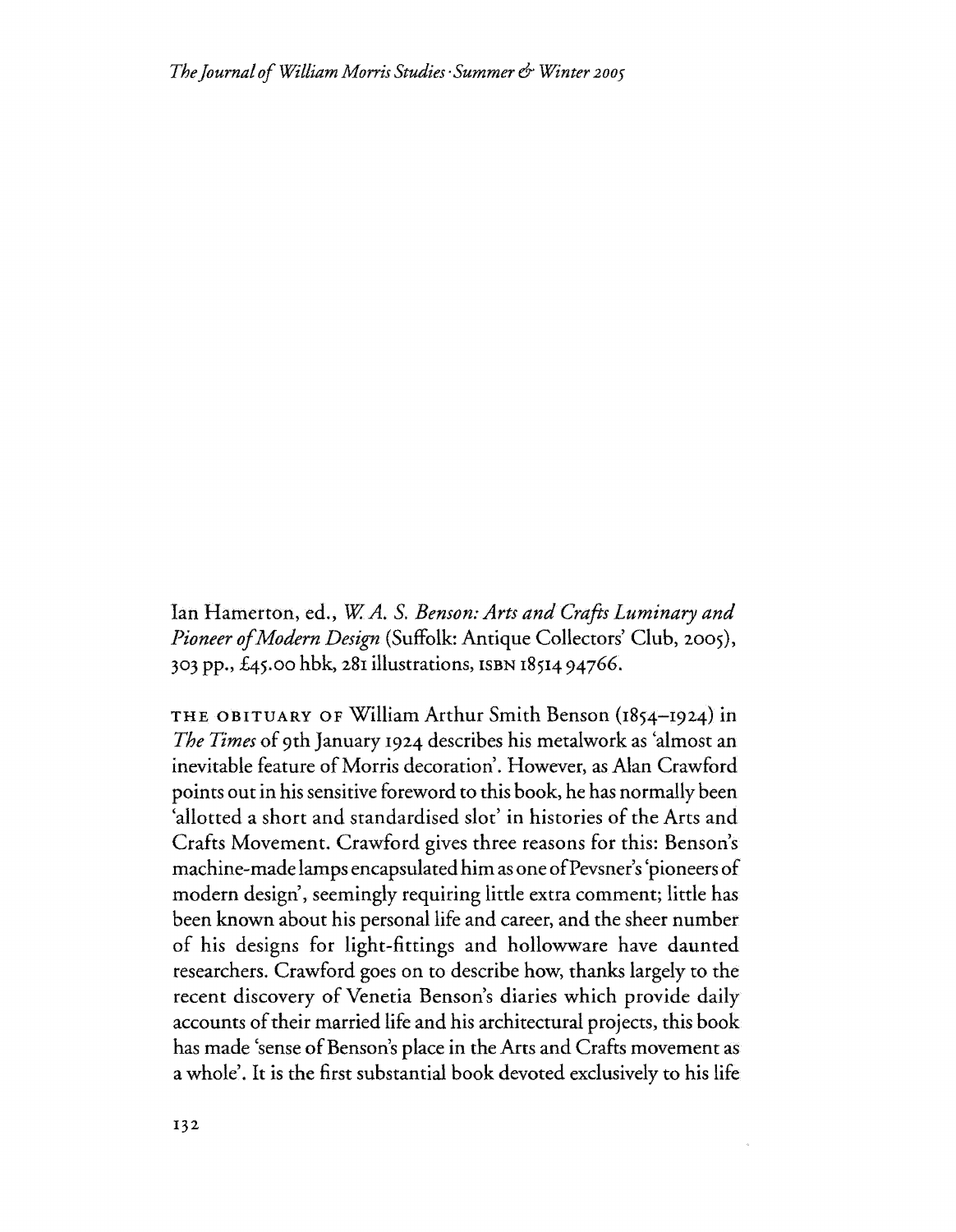and work.

Like William Morris, W A. S. Benson was born into a prosperous upper-middle-class family and primarily made his living by providing goods for the upper and middle classes. Educated at Winchester and New College Oxford, he observed Ruskin's 'Hinksey Diggings' and absorbed many ofhis precepts. Encouraged to practice metalworking on a lathe by his uncle as a young boy, and always having a 'lathe room' in the house, he was fascinated by engineering and boats, but decided on architecture as a profession. Between 1877 and 1880 he was a pupil ofBasil Champneys (1842-1935) at 32 Queen Square, in close proximity to Morris's workshops and offices at number 26 which moved to Merron Abbey in 1881. He met Edward Burne-Jones at a morning rehearsal ofWagner in 1877 and this encounter was to prove the catalyst for his career in the Arts and Crafts. Burne-Jones used him as the model for the king in *King Cophetua and the Beggar Maid.* In 1878 Benson began to design furniture and metalwork, helping Burne-Jones with designs for a piano case. Through him, Benson met Morris in 1878 and became a close friend, Morris giving him the nickname 'Brass Benson'. Morris and Burne-Jones encouraged him to start a. business, initially making simple furniture for Morris  $\&$  Co. but soon expanding into the manufacture of the distinctive metalwork for which he is best known.

The development of the domestic use of electricity in the 1880s and the invention ofthe light bulb by Swan/Edison (1879) opened the field for lighting design. Benson's simple designs with exposed rivets echo in metal the ideals of honest construction and fitness for purpose of Arts and Crafts furniture; evidently inspired however, not just by natural forms, but also by the machined beauty of propellers and reflectors. It is this aspect ofhis work and his enthusiasm for new technology and invention which make Benson a 'pioneer of modern design. As Hermann Muthesius wrote in *Das Englishche Haus* (1904) 'Benson was the first to develop his designs directly out of the purpose and character of the metal as material ... (he) was the leading spirit in electric appliances in England'.

In 1882 Benson moved into large premises in Eyot Gardens, on the corner of Hammersmith Terrace not far from Kelmscott House, and became closely involvedwith Morrisin substantial contracts for decorative work involving metalwork and lighting schemes. He acquired a.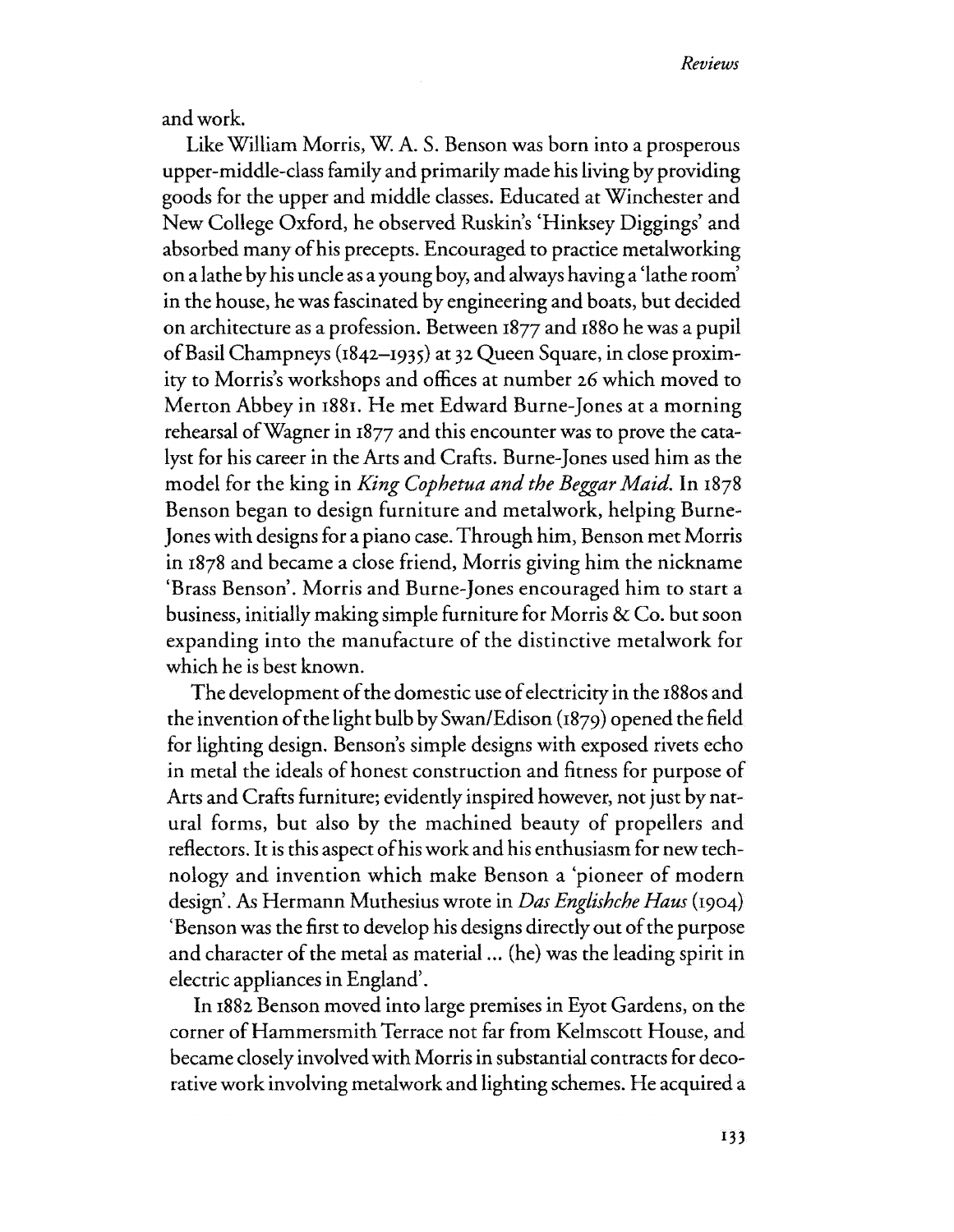studio as office and showroom on Campden Hill Road, centrally situated for the Holland Park set and close to the home ofhis future wife Venetia, a god-daughter of John Ruskin. He served on the committee ofthe ArtWorkers Guild and involved himselfin the Home Arts and IndustriesAssociation in 1884. Mackmurdo credited himwith the idea for the Arts and Crafts Exhibition Society where he was to provide a diplomatic foil for WaIter Crane's outbursts. He also supported the Society for the Protection of Ancient Buildings and helped in the reorganisation of the Victoria and Albert Museum. In 1914 he became a founder member ofThe Design and Industries Association. He gave frequent lectures and his publications include *Notes on Some ofthe MinorArts* (1883) and *Notes on Electric Wiring andFittings* (1897). He collaborated with Morris on an exhibition in Manchester in 1884 and took part in major national and international exhibitions until the GreatWar.

Benson's business expanded and in 1884 he opened showrooms in New Bond Street. In 1890 he built a larger Hammersmith factory on the corner of Eyot Gardens, employing more than 100 people. Forms ofsupply for the domestic use of electricity were still at the experimental stage, and he encouraged the promoters of the London Electricity Supply Company which aimed to supply London with electricity from a power station in Deptford. He supervised the wiring of many large houses, hotels, churches and public buildings, including Standen (1893) for Philip Webb, which is still lit by original Benson fittings. Samuel Bing employed him to provide interior and exterior lighting for his *Maison l'Art Nouveau* in 1895.

In 1900 Benson & Co. was registered as a limited company, with Benson as Chairman, and he employed Henry Currie Marillier (1865-1951) as Company Secretary. In 1904 Benson and Marillier were approached by Frank and Robert Smith, managers of Morris & Co. since Morris's death, with an offer to sell them the Firm. They accepted and ran both companies jointly, despite evident personal conflict, until 1908 when Benson continued to run his own business while Marillier concentrated on Morris and Co. Decorators Ltd. Both remained a director of the other's company. Benson's architectural practice continued until the First World War mainly serving clients somehow connected with his social circle. He extended the Burne-Jones' house in Rottingdean through a linking wing to an adjacent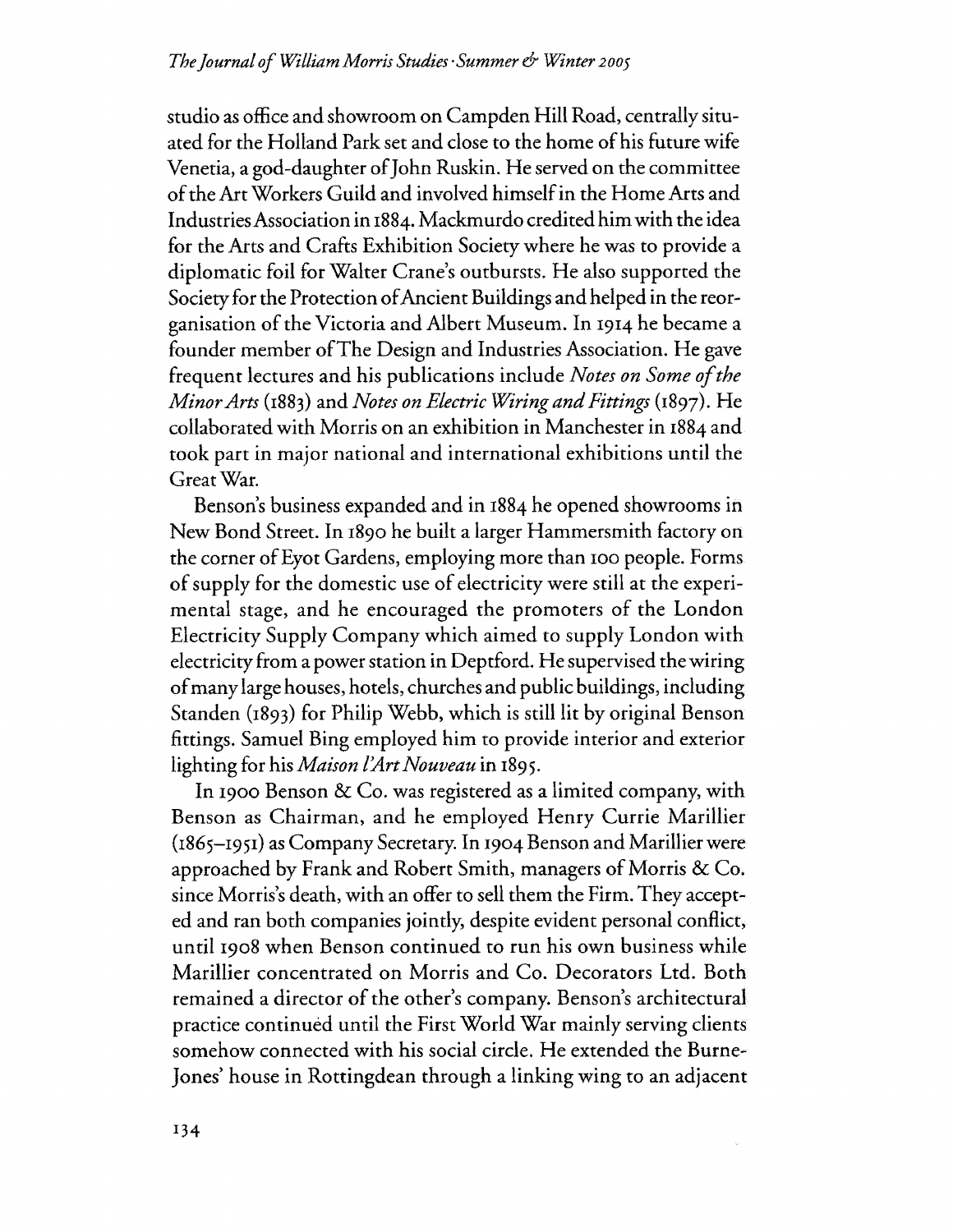## *RtviroJS*

house and designed much of its interior and furniture. When war broke out in 1914, Benson & Co. obtained an order for 100,000 hand grenades from the War Office and Morris & Co. made prototype airship propellers and torpedo directors.

In edited studies, written in collaboration by a number of expert authors, the subject itself can fall between any number of stools; this book manages to avoid that trap. Peter Rose's chapter on 'Design Reform and Arts & Crafts' provides an unusually clear background account of British nineteenth century design reform movements and the personalities involved in them: it should be placed on the reading lists offaculties ofDesign History. Avril Denton provides a biography of Benson which has made full use of Venetia Benson's diaries, includes a wealth of incident and places him firmly in the privileged, artistic social milieu which included Edward and Georgiana Burne-Jones andWilliam Morris. She describes how, in February 1896,

Benson visited Morris, who began by insisting how ill he was and ended by talking books and asking to see William's twelfth-century New Testament, which his father had bought for £15. Upon seeing it, Morris was very eager to buy it because it came from the same church near Dijon as his copy of a manuscript by Josephus. Georgie Burne-Jones wrote to tell them they were selfish not to sell it when Morris wanted it so badly, so the Bensons accepted his offer of £250. It gave Morris great pleasure although he was too ill to look at it for more than a few minutes at a time. After his death in October of that year, the manuscript was valued at about £20,000. (p. 63)

Ian Hamerton provides a lavishly illustrated study of Benson's metal wares and goes on to collaborate with Salah Ben Halim in a description of the history of lighting development, including Benson's revolutionary lighting schemes and individual designs. Mark Golding's chapter on 'The Furniture and Interior Designs ofW. A. S. Benson' describes how Benson's most famous furniture designs were those produced for Morris & Co., but that he also made furniture for J. S. Henry, Coalbrookdale, W. A. S. Benson & Co. and Shapland & Petter. In the longest chapter in the book, 'w. A. S. Benson: Gentleman Architect', Ian Hamerton gives detailed accounts of Benson's proven architectural works, mainly extensions or alterations to existing buildings, but also substantial country houses. This is a welcome study of a